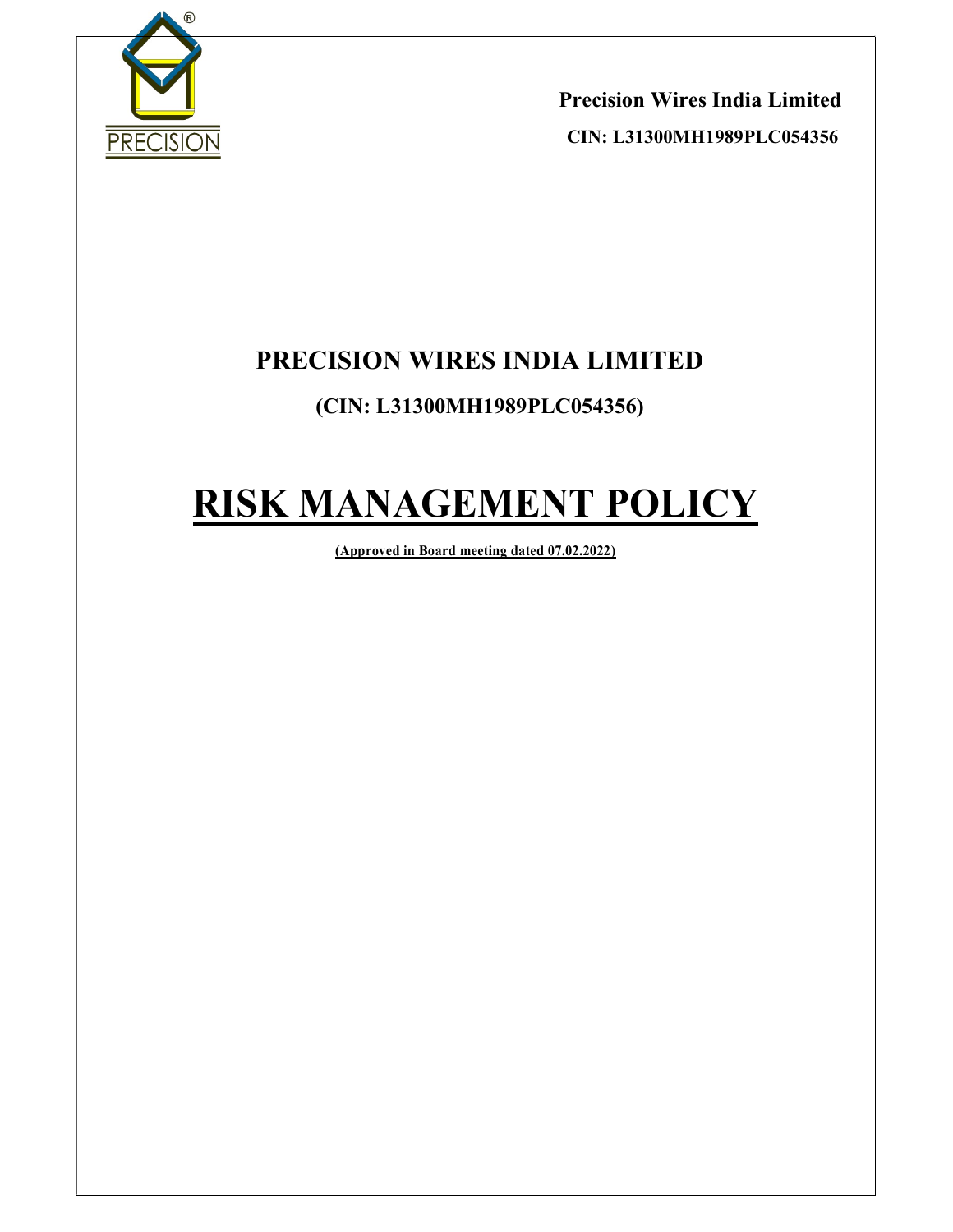

# Precision Wires India Limited CIN: L31300MH1989PLC054356

## 1. INTRODUCTION

Risk Management is a very crucial aspect of the Management of the Company. The Company understands that the its ability to identify and address risk and manage uncertainty in the internal and external environment is an important part of achieving its objectives which aims to improve the governance practices across the Company's activities.

 $\overline{a}$ 

The RMP is formulated in compliance with LODR Regulation 17(9)(b) of SEBI 2015 and provisions of the Companies Act 2013 which requires the Company to lay down a framework for risk assessment, management and minimization.

The Board of Directors of the Company has formed a Risk Management Committee (hereafter referred to as the "Committee") who shall periodically review this Policy so that the Risk is Managed through a properly defined framework.

#### 2. RISK MANAGEMENT FRAMEWORK

#### A. Risk Assessment:

Risk assessment is a process that is, in turn, made up of three processes: risk identification, risk analysis, and risk evaluation.

Risk identification is a process that is used to find, recognize, and describe the risks that could affect the achievement of objectives.

Following are the Risks already identified:

#### 1. Financial Risk

- a. Liquidity Risk,
- b. Credit Risk,
- c. foreign exchange Risk
- d. Fraud

#### 2. Operational Risks

- a. Raw Material Pricing
- b. Availability of Raw Material
- c. Customer Satisfaction
- d. Warranty Claims
- e. Asset Risk
- f. Disruption in Production
- g. Demand Fluctuation
- h. Fire and Safety Risk

#### 3. Information and Cyber Security Risk

#### 4. Environmental, Sustainability and governance Risk

- a. Environmental
- b. Labour Relation/Industrial relations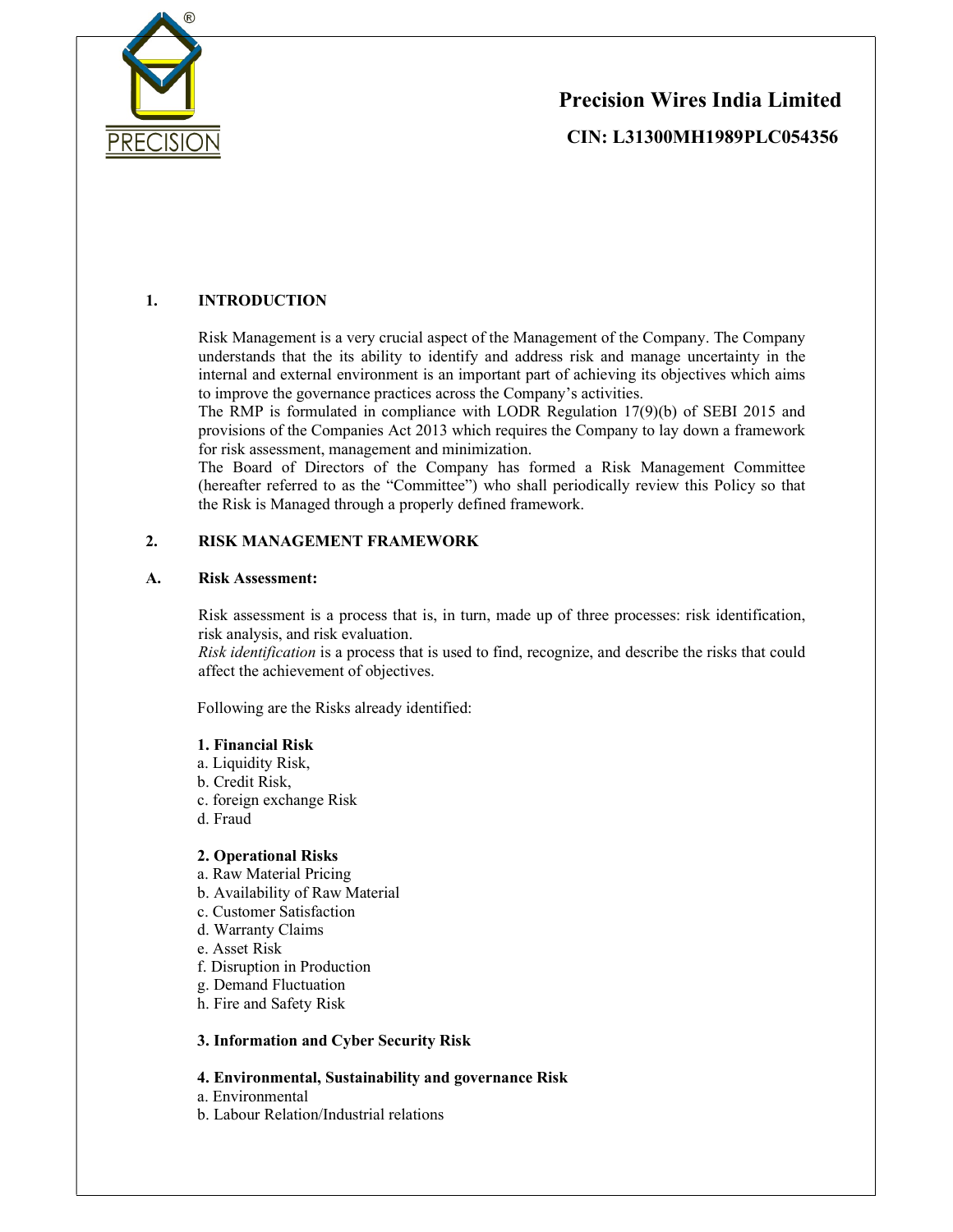



CIN: L31300MH1989PLC054356

c. Legal/Regulatory

#### 5. Any other risk which may be identified by the Committee

Risk analysis is a process that is used to understand the nature, sources, and causes of the risks that you have identified and to estimate the level of risk. It is also used to study impacts and consequences and to examine the controls that currently exist.

 $\overline{a}$ 

Risk evaluation is a process that is used to compare risk analysis results with risk criteria in order to determine whether or not a specified level of risk is acceptable or tolerable.

Senior Management to interact regularly with Risk Personnel (RP's), who have been given the authority to manage a particular risk as per the above process and is accountable for doing so. Risk Personnel (RP's) would in turn depend on all the employees, who are all therefore responsible for implementing, managing and monitoring action plans with respect to material business risks, as appropriate

The Committee to be briefed by the Senior Management/RP's on half yearly basis and to monitor and oversee the implementation of the Risk Management Policy including evaluating the adequacy of the Risk Management Systems.

The Risk Assessment and Evaluation process can be considered to be qualitative or quantitative in nature. It should take into account two contributing factors – the probability of occurrence of the event and the impact of such an occurrence.

| Scale              |              |               |          |      |           |
|--------------------|--------------|---------------|----------|------|-----------|
| Risk Probability   | Low<br>/ erv | $_{\rm{10W}}$ | Moderate | High | Very High |
| <b>Risk Impact</b> | low<br>√erv  | $\sim$ OW     | Moderate | High | Very High |

Each risk is given Risk Probability score and Risk Impact score and overall Total Risk Score is assigned for each risk on scale of 1 to 10.

#### B. Risk Reporting:

Once all the risks are identified and evaluated, they need to be recorded. This process of recording all the risks that can be perceived to impact the business in a Risk Register is called Risk Reporting. The Risk Register has to be populated by the Risk Personnel and this Risk Register should be presented to Risk Management Committee, whenever the register is updated and required.

It should also be decided in this step, what is the best way taking Corrective Action for dealing with the risk. The different ways to handle or treat risks are:

- 1. Avoidance
- 2. Reduction
- 3. Alternate Actions
- 4. Share or insure
- 5. Accept

#### C. Risk Mitigation and Monitoring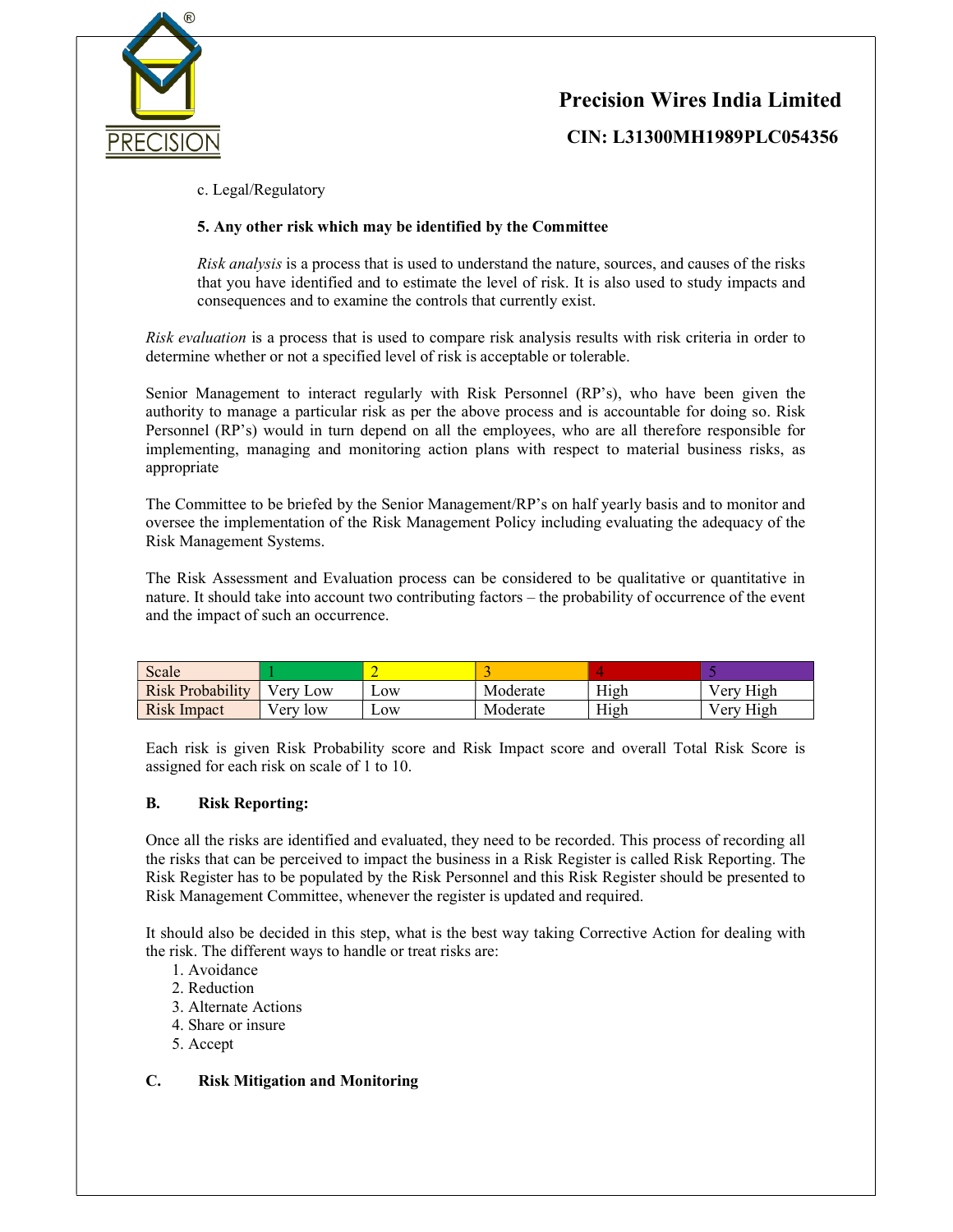

## Precision Wires India Limited

CIN: L31300MH1989PLC054356

Risk Mitigation and Monitoring is the process of selecting and implementing measures to modify/ reduce the risk and putting in place internal controls to monitor the risk regularly. The effectiveness of the internal control gives the degree to which the risk will be eliminated or reduced by the specific control measure.

 $\overline{a}$ 

An effective Risk Management process requires a good reporting and review mechanism. The risks are identified, assessed and evaluated, reported, and a risk mitigation plan implemented. Regular audits of policies and the systems in place are required to ensure compliance with the mitigation plan and the risk management policy. The business operates in a dynamic environment and this means that there must be change management process in place to check and implement changes to policies and processes as there are changes in the environment.

### 3. Business Continuity Plan

Business continuity plan refers to maintaining business functions or quickly resuming them in the event of a major disruption, whether caused by a fire, flood or any other act of god. A business continuity plan outlines procedures and instructions an organization must follow in the face of such disasters; it covers business processes, assets, human resources, business partners and more.

The Company shall have Business continuity plan for any contingent situation covering all perceivable circumstances. The Business continuity plan may be reviewed and amended by the Risk Management Committee.

#### 4. Risk Management Committee

The Risk Management Committee shall consist of minimum three members with majority of them being members of the Board of Directors, including at least one Independent Director. The Chairperson of the Risk management Committee shall be a member of the Board of Directors and senior executives of the listed entity may be members of the committee:

Following is the composition of Risk Management Committee:

- a. Mr. Milan M Mehta, Managing Director
- b. Mr. Ashwin Kothari, Independent Director
- c. Mr. Deepak M. Mehta, Whole Time Director

#### Meetings:

The Risk Management Committee should meet at least two times in a year and not more than 180 days shall elapse between two consecutive meetings. The Quorum for the meeting of the Committee shall be a minimum of two members or one-third of the Members of the Committee, whichever is higher, including at least one member of the Board.

#### Role of Committee:

1. To formulate a detailed risk management policy

2. To ensure that appropriate methodology, processes and systems are in place to monitor and evaluate risks associated with the business of the Company

3. To monitor and oversee implementation of the risk management policy, including evaluating the adequacy of risk management systems;